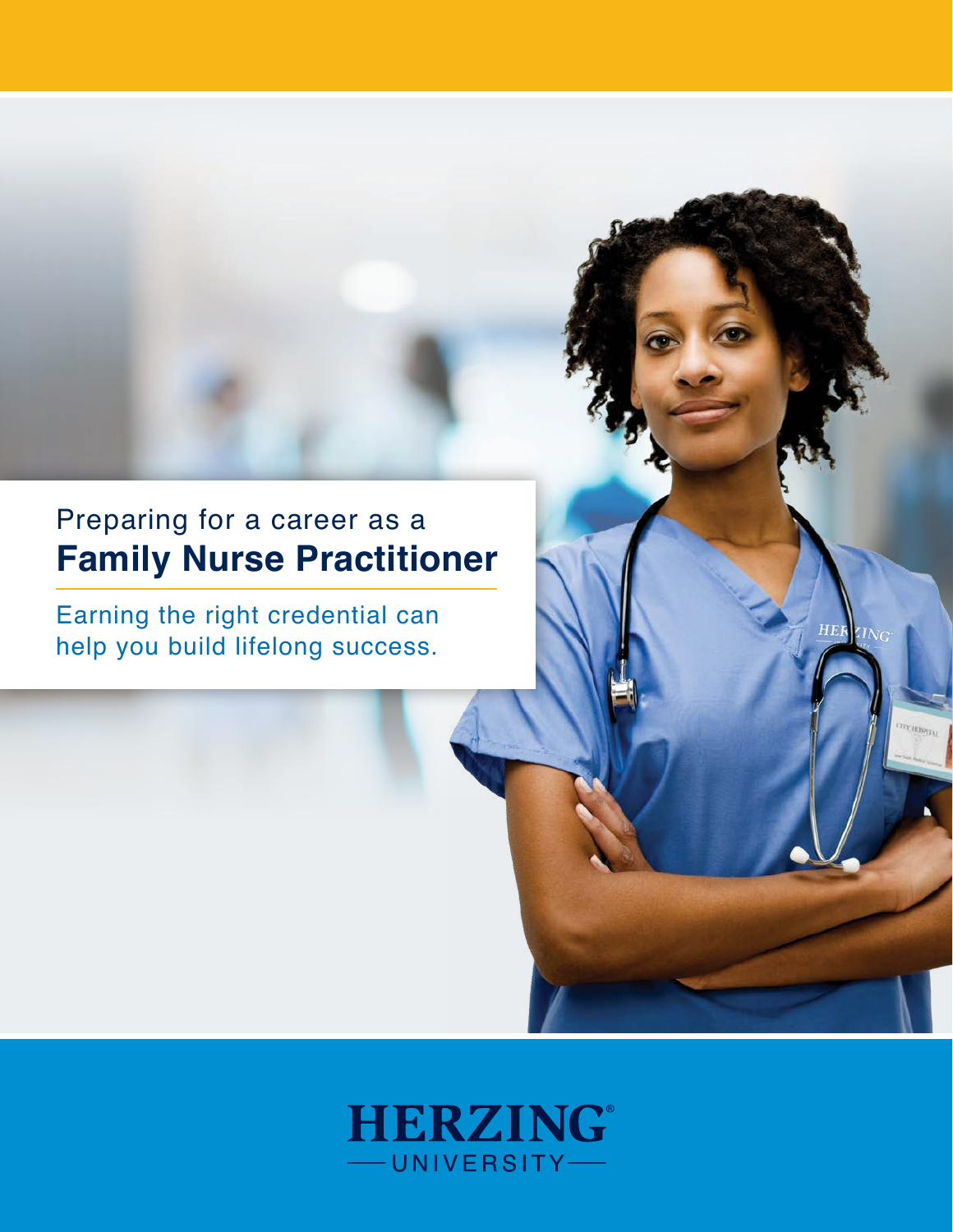Achieve the pinnacle of specialization and skill in nursing. Complete your Master of Science in Nursing-Family Nurse Practitioner (MSN-FNP) from Herzing University and be prepared to meet the national need for highly trained nurse practitioners.



Herzing's online FNP program is offered via an internetbased learning platform, allowing working nurses the convenience of managing coursework on their schedule.



We can offer you more than other schools – in part because we've been educating students for more than 50 years. This means we not only offer support students need, but also have hundreds of clinical relationships throughout the United States.

Get the most out of your online degree with these clear advantages:

- Earn your MSN-FNP in as little as **20 months**
- Accreditation through the Commission on Collegiate Nursing Education\*
- Hands-on experience during clinical practicum
- 675 hours of Precepted Clinical experience
- Herzing pledges to help you secure clinical placement
- Graduates are eligible to sit for national boards with AANP or ANCC
- **Engaging online environment** allows the opportunity to collaborate with nurses in your area, and all over the country.
- **Competitive pricing** plus partner grants are available see if you qualify

## *THERE IS NO END TO WHERE YOUR FNP CREDENTIAL CAN TAKE YOU!*

If you are serious about expanding your nursing scope and career, Herzing University offers you an immersive, hands-on experience that balances online classes with rich clinical

experience to help you further develop your nursing skills.

# The demand for Family Nurse Practitioners has never been greater.

It ranks so highly, in part, because of the tremendous job satisfaction FNP trained nurses report as they gain more and

more autonomy as primary healthcare providers. Family nurse practitioners provide care for patients of all ages and have great flexibility in choosing a specialty. Nurse Practitioners often select positions in family practice, geriatrics, pediatrics, Ob-Gyn, urgent care, internal medicine and primary care.

**Nurse Practitioner Best Jobs** in Health Care by U.S. News and World Report\* 4

With the changes in healthcare reform, Family Nurse Practitioners serve a vital role; counseling patients for health prevention, promotion and disease management, as well as seeing, diagnosing and treating patients who would have historically waited weeks to see a physician. In recent years, the role of nurse practitioners has expanded. Along with the increase in duties performed, so too has the need for more qualified graduates risen. Help fill the need with a Master of Science in Nursing - Family Nurse Practitioner degree from Herzing University.

Nurse Practitioners practice in all kinds of different settings, such as urban, suburban & rural settings, in outpatient clinics, hospitals, emergency departments, urgent care,

**HERZING** 

private physician or NP offices, and nursing home, home health agencies, hospice and palliative care, schools and colleges, and public health departments.

# [i'm] changing the world one patient at a time. It's possible.

Program length and time to completion may vary based upon the number of approved transfer credits, course load and course availability. Program content may be subject to change. Please check with the registrar's office for any updates, course outlines and graduation requirements.

\*The master's degree program in nursing at Herzing University Madison is accredited by the Commission on Collegiate Nursing Education (http://www.ccneaccreditation.org).

Herzing University is approved to offer programs in an online learning modality through association with the main campus in Madison, Wisconsin.

\*\*https://money.usnews.com/careers/best-jobs/nurse-practitioner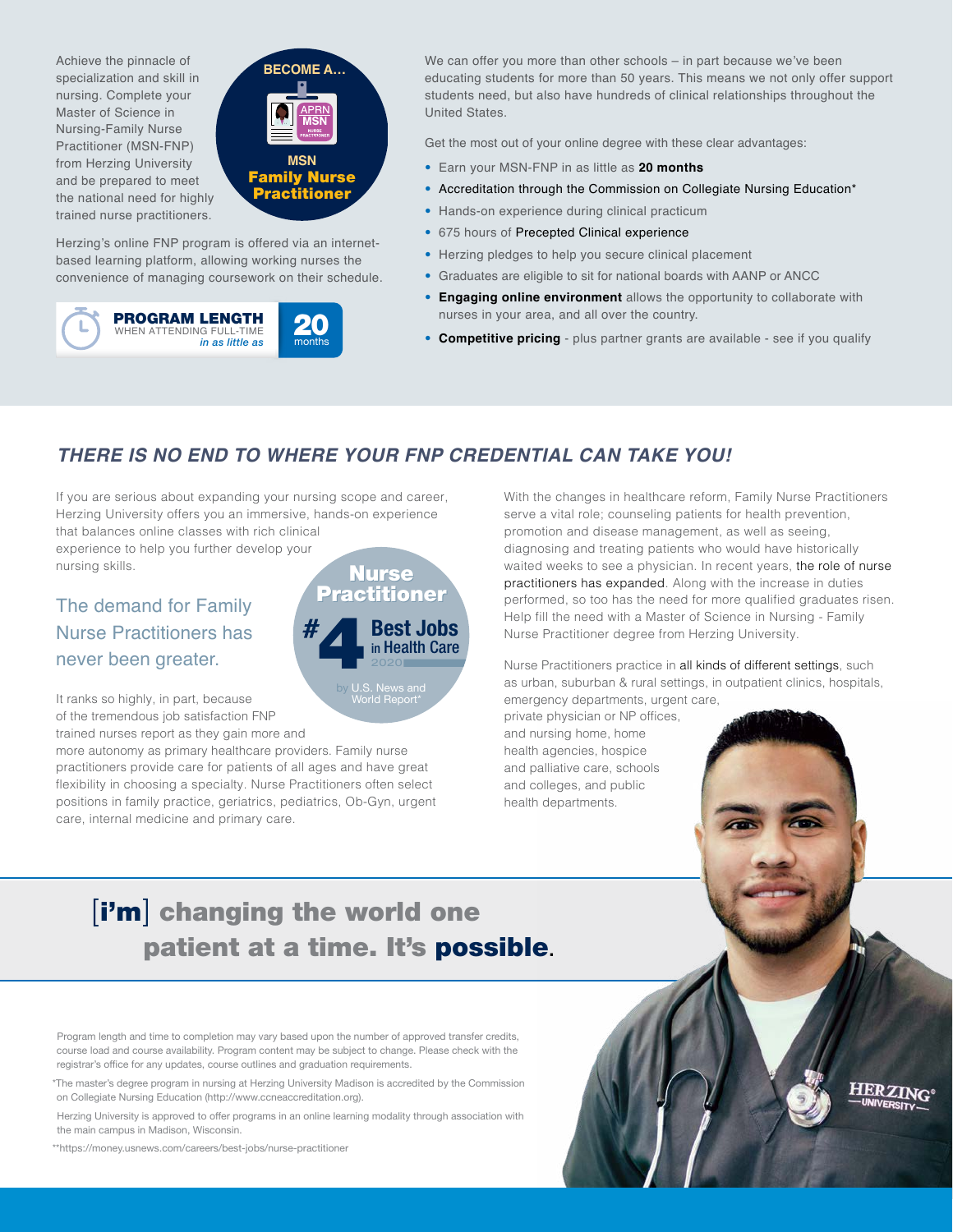# HERZING UNIVERSITY **Q&A**

### What Will I Learn?

This program will provide you with the academic knowledge, skills, and expertise to apply for certification as a family nurse practitioners in primary care. Graduates will be prepared to have integrated praxis philosophy throughout multiple courses. Courses consist of core NU courses, specialty concentration courses, and clinical courses.

#### **Core MSN Program Outcomes**

Upon completion of this program, you should be able to:

- 1. Integrate scientific evidence from nursing and biopsychosocial disciplines, genetics, public health, quality improvement, and organizational sciences when designing and implementing outcome measures in diverse settings and through the lifespan.
- 2. Demonstrate leadership skills that emphasize ethical and critical decision-making, fiscal responsibility, inter-professional relationships that promote safe, quality care within a systems framework.
- 3. Apply methods, tools, performance measures, and evidencebased standards when evaluating quality indicators within an organizational system.
- 4. Synthesize theories, models and research findings inherent to nursing practice, education and management to guide an organization or healthcare system towards achieving successful outcomes.
- 5. Apply client/patient care technologies and informatics to coordinate and ensure safe quality care and promote effective communication among members of the inter-professional healthcare team.
- 6. Analyze ethical, legal and sociocultural factors to influence policy development and healthcare delivery systems that promote the health of individuals and populations.
- 7. Articulate a leadership role within inter-professional teams through effective communication, collaboration and consultation with other professionals to manage, coordinate care and provide safe, quality family-centered and population based care.
- 8. Incorporate organizational and culturally sensitive client and population centered concepts in the planning, delivery, management, and evaluation of direct and indirect evidencebased health promotion care and services to specified individuals, families, and populations.
- 9. Implement scholarly activities in selected individuals, population, and systems.

#### **Family Nurse Practitioner Program Outcomes**

Students are expected to meet all the core MSN program outcomes as well as the Family Nurse Practitioner program outcomes. Upon completion of your program, you should be able to:

- 1. Demonstrate critical thinking and holistic caring as an advanced practice nurse.
- 2. Analyze scientific literature for application to selected diagnoses and treatment plans.
- 3. Synthesize ethical principles into the management and evaluation of healthcare delivery concerns in culturally diverse care settings.
- 4. Articulate a personal philosophy and framework acknowledging professional and accrediting agency competencies relating to the role and scope of practice of the family nurse practitioner.
- 5. Implement the role of the family nurse practitioner in selected clinical settings.

#### How does the clinical experience work?

One of the most important elements of the online MSN-FNP program is the clinical practicum. At Herzing you'll have a clinical coordinator who will serve as a resource to students, guiding and assisting with securing appropriate clinical sites.



We'll encourage you to find your own preceptor and clinical sites, as there are many benefits to doing so. However, we provide extensive support should you find difficulty along the way. With Herzing, you are never on your own.

Because of our strong relationships with healthcare providers across the U.S. and our comprehensive Clinical Guidance Process, we are confident in our ability to help you find placement. So much so that if you are unable to find a clinical site on your own, we pledge to step in and help you secure clinical placement.\*

#### What are the Training and Licensure Requirements?

Licensure requirements for FNPs vary from state to state. Most require a current RN license and a master's degree in nursing. Graduates from Herzing University's FNP program are eligible to sit for one of the FNP certification exams. Two main bodies offer FNP certification:

- [The American Nurse Credentialing Center](https://www.nursingworld.org/ancc/)
- [The American Association of Nurse Practitioners](https://www.aanp.org/)

After completing your master's degree, you will need to take certification exams and register with your state to become an FNP.

\*Subject to terms and conditions outlined in the enrollment agreement.

# **FNP JOB OUTLOOK**

The Bureau of Labor Statistics predicts job openings for nurse practitioners will grow much faster than average, with a 45% increase from 2019 to 2029 (up to 117,700 new positions).

> \$ 115,800 MEDIAN SALARY

117,700 NEW JOB OPENINGS

Nurse practitioners' median annual salary was \$115,800 per year in 2019.

Source: Bureau of Labor Statistics (BLS), U.S. Department of Labor, Occupational Employment Statistics, 2020, https://www.bls.gov/ooh/healthcare/nurse-anesthetists-nurse-midwivesand-nurse-practitioners.htm, Occupational Outlook Handbook. Multiple factors, including prior experience, skill, age, geography and degree field, affect career outcomes. Herzing University does not guarantee employment, job promotion, salary increase or other career growth. BLS estimates do not represent entry-level wages and/or salary.